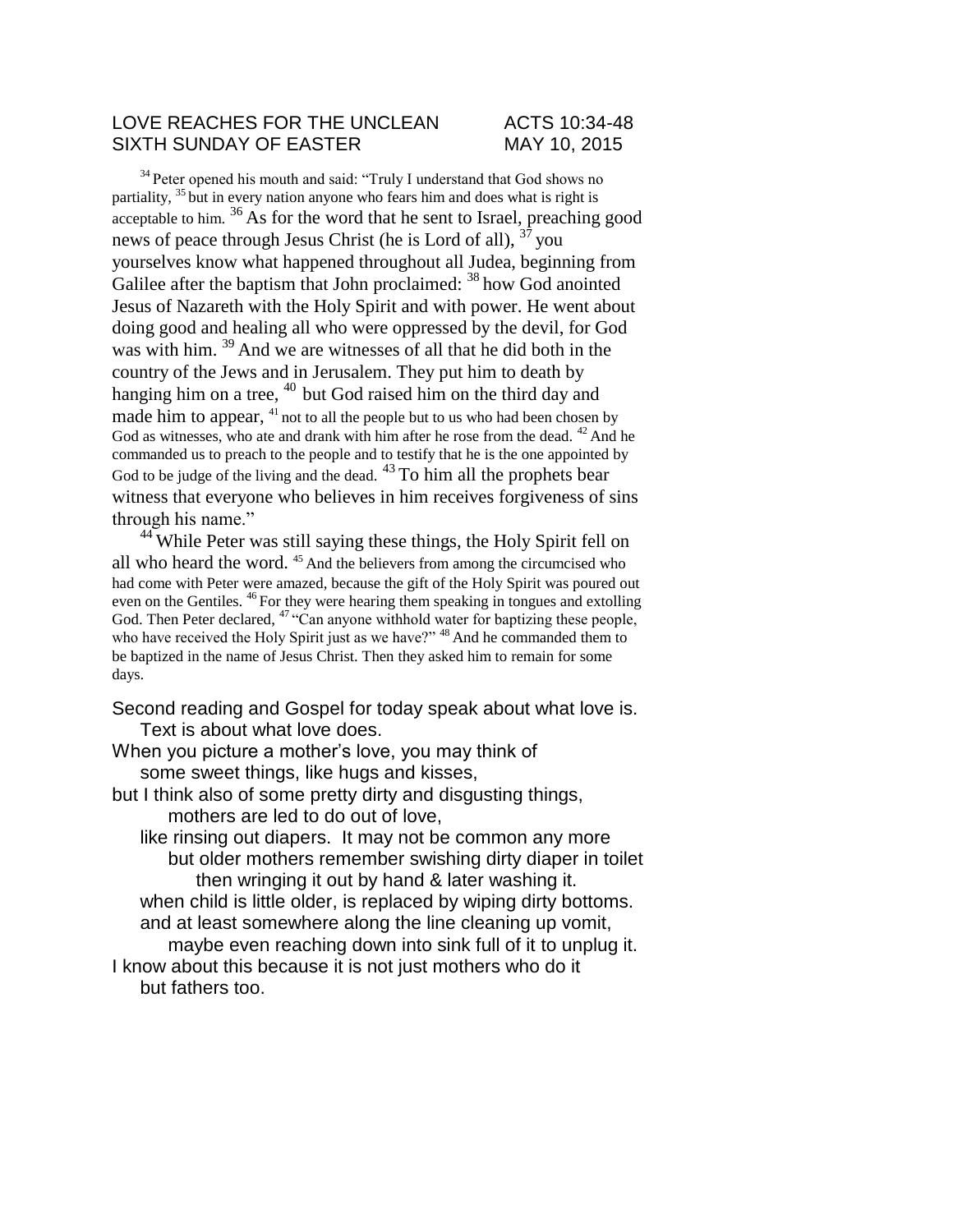I mention it because this is also the kind of thing that love leads Jesus to do for us and Jesus leads us to do for others. JESUS IMMERSES HIMSELF IN OUR SICK WORLD GOD REACHES THROUGH US TO THE UNCLEAN THE SPIRIT REACHES INTO US TO WASH US CLEAN

## JESUS IMMERSES HIMSELF IN OUR SICK WORLD

<sup>37</sup> you yourselves know what happened throughout all Judea, beginning from Galilee after the baptism that John proclaimed: <sup>38</sup> how God anointed Jesus of Nazareth with the Holy Spirit and with power. He went about doing good and healing all who were oppressed by the devil, for God was with him.  $39$  And we are witnesses of all that he did both in the country of the Jews and in Jerusalem. They put him to death by hanging him on a tree,  $40$  but God raised him on the third day and made him to appear,

This is Peter's sermon in home of Cornelius, Roman Centurion He starts by reviewing things he surely heard about Jesus while on duty in that region,

But he traces it back to Jesus' baptism by John. John called people, including Roman soldiers, to be baptized in muddy Jordan river to wash away sins. but Jesus, who had no sins, was also baptized, not to wash away his sins, but to wash our sins onto him, as part of his immersing himself in the filth of our sins. He went on from there to express God's love for the unlovely by walking the dirty roads & streets to seek out the unclean, having dinner with tax collectors & other sinners, drinking water from cup of Samaritan adulteress, touching bleeding women, lepers and dead bodies. in order to heal people and wrestle them out of the grip of the most unclean of unclean spirits: devil. Without holding his nose, he reached out to embrace all of the sickness and decay of our sin filled world to show the great love of God for his ruined creation until he finally took all the disease of our sin into his bare hands when they were nailed to the cross and he died the most disgusting of all deaths. He did all this for us because, like helpless infants and those disabled by sickness, we are unable to do anything to deal with our own sins

and without him would simply wallow in them forever.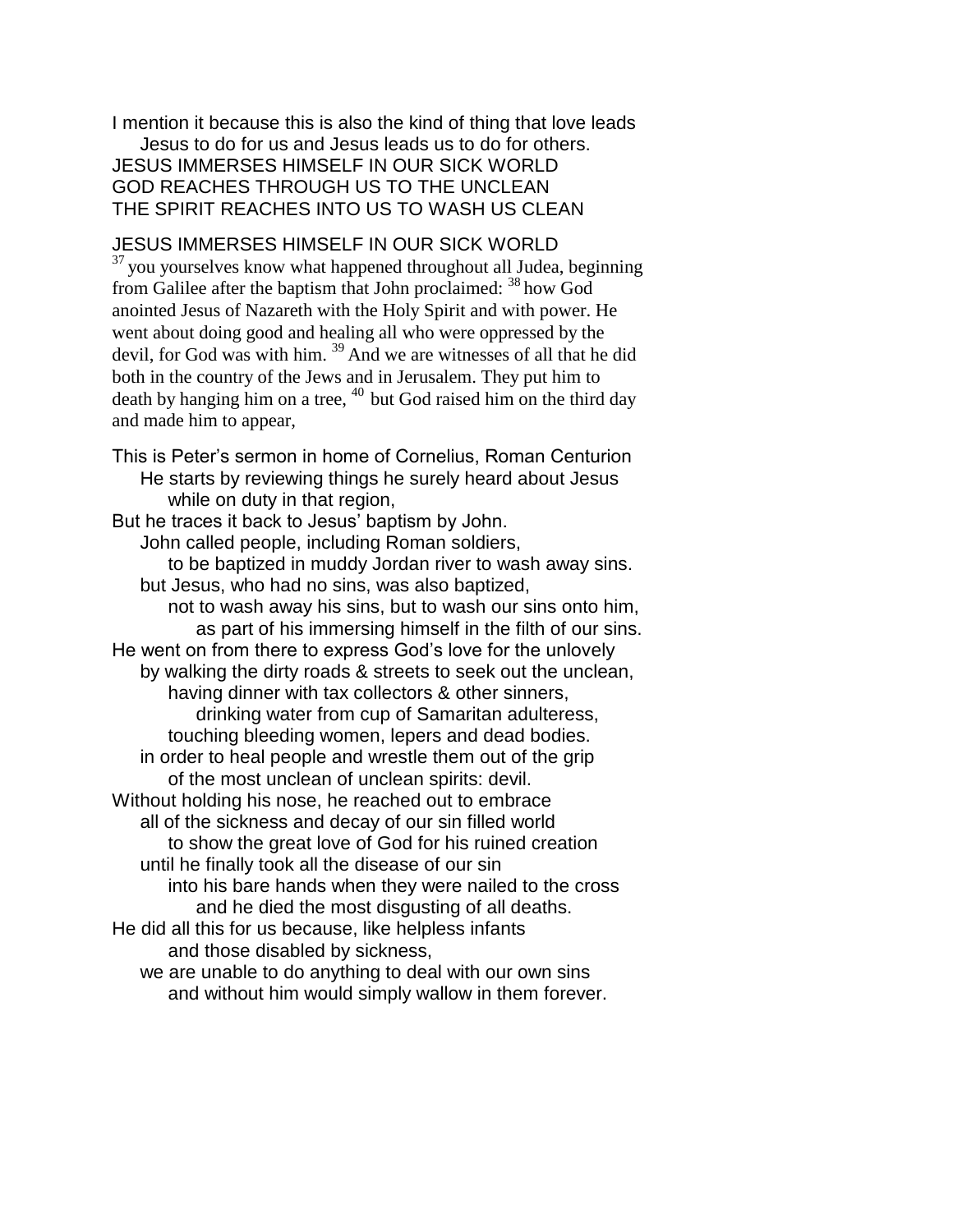But he reached down into the slime of our sinfulness not to stay there but to rise again, holy and pure, still holding on to us, to lift us also up to be with God, washed clean by his blood. Now because of his great love for us that includes

everyone in the world…

## GOD REACHES THROUGH US TO THE UNCLEAN

<sup>34</sup> Peter opened his mouth and said: "Truly I understand that God shows no partiality,  $35$  but in every nation anyone who fears him and does what is right is acceptable to him. <sup>36</sup> As for the word that he sent to Israel, preaching good news of peace through Jesus Christ (he is Lord of all),

<sup>42</sup> And he commanded us to preach to the people and to testify that he is the one appointed by God to be judge of the living and the dead.

It took some doing to bring Peter to the understanding of what he is now explaining to Cornelius. It took many generations for God to train the Jews to avoid becoming infected & polluted by idolatry & unbelief by being quarantined from those with false gods. God gave many practices to remind them they were special like rules about what food was considered unclean. Just before this, Peter had to figure out that a vision in which he was called to eat non kosher food was really telling him not to reject people as unclean. But even before this, Peter had to overcome his holier-than-thou attitude even toward the other disciples which made him think he would stay more loyal to Jesus. He had to face his own need for undeserved grace when he was ashamed of totally failing to speak of Jesus and was restored again after the resurrection. He had to overcome avoidance of what seemed like dirty jobs by the realization all God's children are stinky, including him. Now he wasn't going to miss an opportunity again to talk about Jesus, even in front of those who hated him. It wasn't just Peter. For early church, it was hard for long time to overcome gag reflex at accepting those not like them. It is still hard to this day because of our human nature to understand how true it is that God shows no partiality and how the truth that Jesus is and wants to be Lord of all is good news that brings peace to us and among us.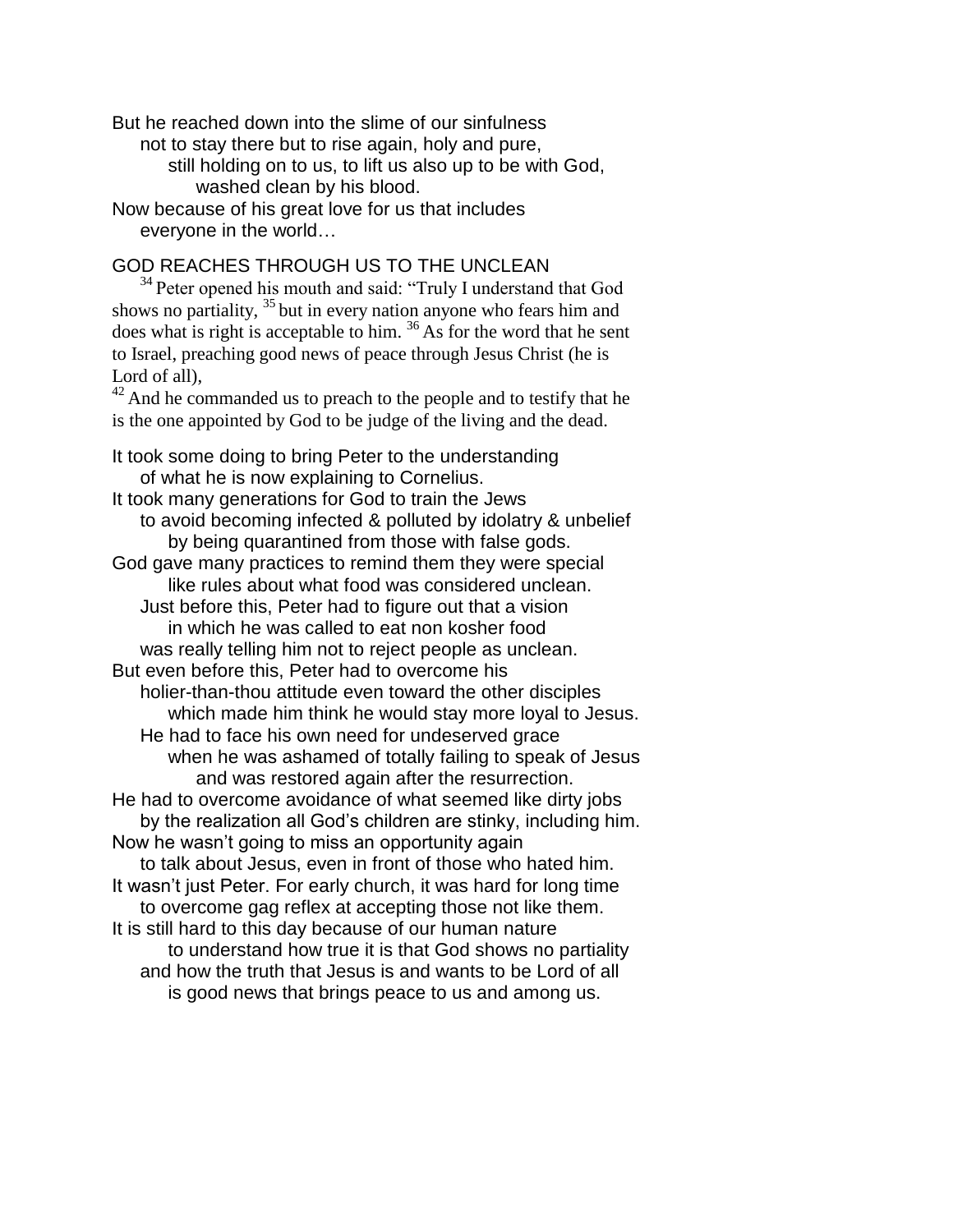Even when we forget what it means to be Jew and Gentile new lines keep appearing that hold us back from sharing the good news of Jesus. Recently we have been reminded of surprisingly persistent assumptions, attitudes & interpretations about being black or white, or about immigrants Political campaigns are ready again to point out to class war between poor or middle class and the 1% Every generation has new symbols that set apart those with nose rings, tongue studs and tattoos from those with neckties and perms, each looking at other thinking: ick, how can you stand that, it's not natural. But we have to find our way past these obstacles because, as Peter realized, God has commanded us to preach to all the people and testify that Jesus will come again as judge of living and dead and God shows no partiality toward anyone of any nation except that those who fear him and do what is right are acceptable to him. So what is this, "fearing him and doing what is right"? It has nothing to do with legalistic rules of Judaism or any other kind of things we must accomplish but it is simply repenting of sins

and responding to the call of the gospel to trust in Jesus as

THE SPIRIT REACHES INTO US TO WASH US CLEAN  $43$  To him all the prophets bear witness that everyone who believes in

him receives forgiveness of sins through his name."

<sup>44</sup> While Peter was still saying these things, the Holy Spirit fell on all who heard the word.  $45$  And the believers from among the circumcised who had come with Peter were amazed, because the gift of the Holy Spirit was poured out even on the Gentiles. <sup>46</sup> For they were hearing them speaking in tongues and extolling God. Then Peter declared, <sup>47 "</sup>Can anyone withhold water for baptizing these people, who have received the Holy Spirit just as we have?"  $48$  And he commanded them to be baptized in the name of Jesus Christ.

If your washing machine is working as it should,

the dirty cloth diaper or the rag used to clean the bathroom comes out just as clean as the white shirt worn to church.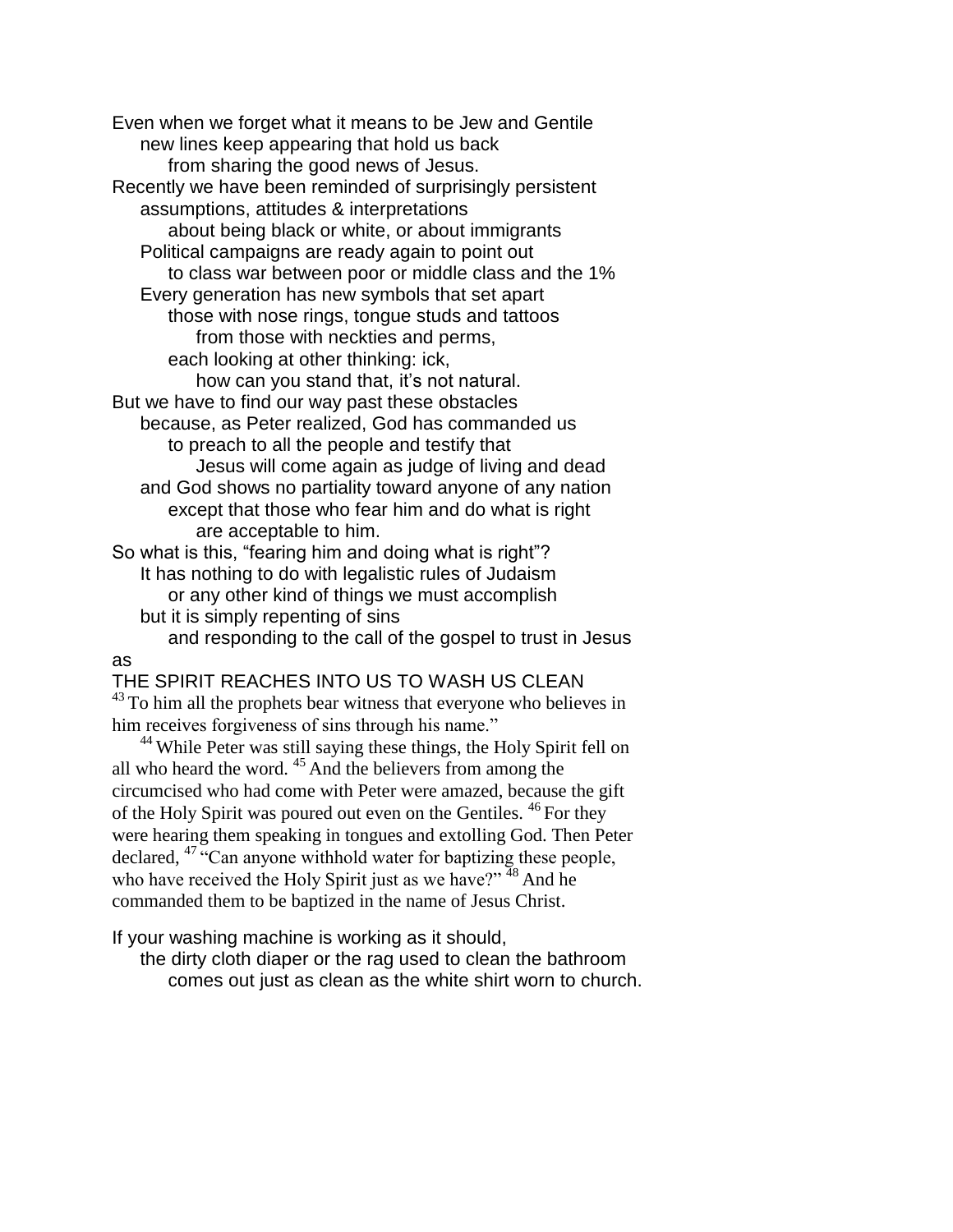God's washing machine works the way we need it to when God throws us all in there together. How God's washing machine works is illustrated in this text. First, all the prophets of the O.T. point ahead to same thing Peter points back to: Jesus' death & resurrection for us. Everyone in all history and whole world who believe in him receives forgiveness of sins because of him. So, how does this believing in him happen? v. 44: It happens when God's word is shared & people hear it. God's living word does the work. so God's living people need to share it. But the one who causes the gospel to be believed is not us but God the Holy Spirit who works on all who hear it. The Spirit went to work even before Peter was done talking. But Peter knows the plan Jesus gave for making disciples of all nations includes both teaching and Holy Baptism. So, when he sees the Holy Spirit's stain stick already working he says, let's get them in the water. We all need the same thing, no matter how clean or dirty we may appear to be on the outside. We need the Holy Spirit to reach into us on the inside, where the real stinky stuff is, our selfishness and pride and turn us inside out so we can be clean and so that we in turn reach out to others. This happens when we live each day in our baptism, getting rid of our filthy rags with contrition & repentance and putting on the righteousness of Christ. This happens when we continue to hear the word of the prophets and apostles about faith in Jesus. And this happens when the Holy Spirit continues to work in us through the sacrament of Holy Communion, working into the stubborn stains of the fabric of our being the blood of Jesus which cleanses our hearts & minds of things that separate us from God and others. As long as this is happening, we don't need to be afraid to lovingly take hold of the most smelly and disgusting, including both those different from us & our own children. with confidence God will continue to wash us clean because…